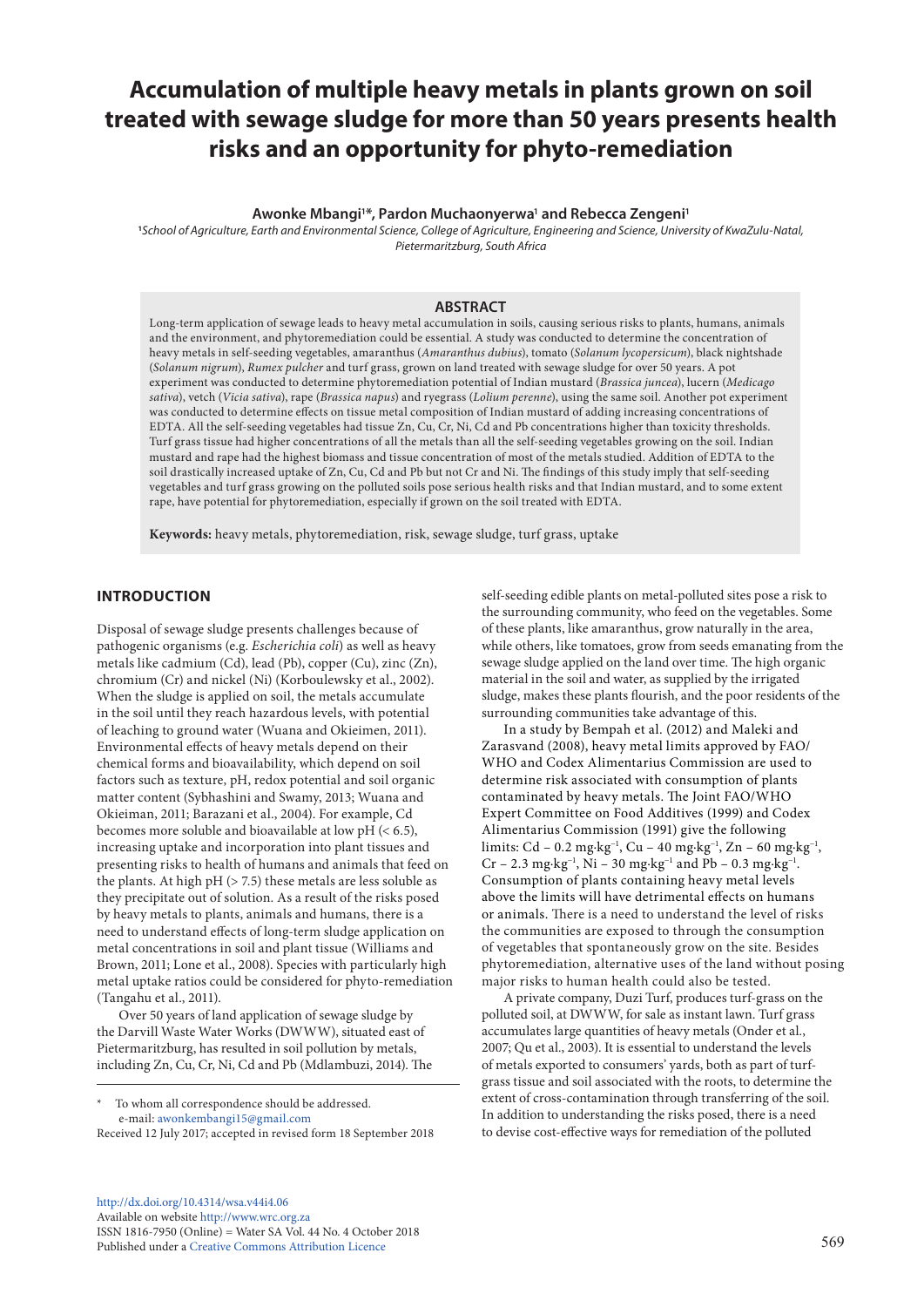site. Phytoremediation, the use of plants to extract, contain or immobilize contaminants, could be a cheaper alternative to reclaim heavy metal polluted soil at DWWW. Plants that can rapidly grow at high density and accumulate heavy metals in tissue are suitable for phytoremediation (Gosh and Singh, 2005).

A number of plants that can accumulate heavy metals to concentrations greater than 1 000 mg·kg<sup>-1</sup> (hyperaccumulators) exist (Malik and Biswas, 2012). These plants have been found to accumulate metals including Zn, Cu, Cr, Ni, Cd and Pb (Dell'amico et al., 2008; Wu et al., 2006; Sheng and Xia, 2006; Belimov et al., 2005). Most of these plants, however, are known to have small shoot and root growth and an absence of commercially available seeds. This has encouraged researchers to not only study the hyper-accumulators, in their quest to phyto-remediate polluted soils, but also to look at field crops that produce a lot of biomass and can withstand toxicity of heavy metals, and accumulate them at greater amounts than ordinary plants, though not high enough to be classified as hyper-accumulators (Vamerali et al., 2010). Vamerali et al. (2010) gives another set of limits that differ from those given previously. These limits give toxicity threshold levels of heavy metals in plants, above which ordinary plants do not survive. Plants able to withstand such high levels have great potential in phytoremediation. These thresholds limits are: Zn – 150 mg·kg−1, Cu – 15 mg·kg−1, Cr – 2 mg·kg−1, Ni – 20 mg·kg<sup>-1</sup>, Cd – 5 mg·kg<sup>-1</sup> and Pb – 20 mg·kg<sup>-1</sup>. While most phytoremediation work has focused on one or two heavy metals at a time, the area at DWWW is polluted with multiple heavy metals. There is a need to test a number of plant species for their ability to accumulate multiple heavy metals from a polluted soil. Besides testing different plant species, attempts have been made to manipulate the soil, including adding chelating agents to mobilise the metals in soil to increase uptake by plants.

Some chelating agents (ligands), including ethylenediaminetetraacetic acid (EDTA), form more than one strong bond to a metal atom and effectively prevent the atom from reacting with any other substance and thus enable it to remain in solution (Oxtoby et al., 2015; Tan, 2010). Soil application of EDTA was shown to significantly increase uptake of Zn by barley, Indian mustard and oats (Ebbs and Kochian, 1998), while the same effects were reported for Pb (Wu et al., 2004). Soil application of EDTA could improve the potential of some plants for phytoremediation through increased uptake of multiple metals from polluted soil. The objective of this study was to determine the effects of long-term application of sewage sludge on concentrations of heavy metals in tissue of self-seeding plants, in relation to their risks to human health. Another objective was to determine the effects of selected plant species and soil addition of EDTA on uptake of multiple heavy metals in relation to phytoremediation.

#### **MATERIALS AND METHODS**

#### **Study site**

The study was carried out at Darvill Waste Water Works (DWWW) (29.60°S; 30.43°E; altitude 596 m amsl) on the eastern boundary of the city of Pietermaritzburg in KwaZulu-Natal Province, South Africa. Over 70% of the 78-ha land has been irrigated with sewage sludge using a sprinkler system for more than 50 years. A portion of the land is under commercial turf grass production, while self-seeding plants, including vegetables, overgrow the remaining area.

**Tissue metal concentrations of self-seeding plants and turf grass on the polluted soil** 

#### *Sampling self-seeding plants and turf grass at DWWW*

Self-seeding plants were sampled using a  $1 \text{ m}^2$  quadrant on three different parts of the land, for each plant species. On each of the sampling points the quadrant was placed and all of the plants within the borders of the quadrant were sampled and a composite sample was obtained for which analyses were done. The plants were rinsed with distilled water, oven-dried at 65**°**C to constant weight and ground to < 0.5 mm using a Fritsch Pulverisette mortar grinder before analysis. Commercial turf grass grown by a private company, Duzi Turf, on parts of the land was purchased. The turf grass was also sampled using 3 replicates of the  $1 \text{ m}^2$  quadrant, with the top 5 cm of the soil attached to the roots. The soil was separated from the rooting system and the turf was dried to constant weight and ground before analysis. The soil was air-dried and sieved before analysis.

#### *Analysis of plant tissue metal concentrations*

The plant shoot samples were digested at 120**°**C with nitric and perchloric acid mixture (4:1 ratio) as described by Hseu (2004). The digests were analysed for heavy metals using the 720 Varian inductively coupled plasma optical emission spectrometer (ICP-OES). Tissue metal concentrations were compared with toxicity thresholds (Bempah et al. 2012). Concentrations above the limits cause serious harm to animals and humans consuming the plants.

#### **Phytoremediation potential of selected plant species**

#### *Soil*

The soil used in the two pot trials was from land treated with sewage sludge for over 50 years (at DWWW). The soil was sampled from 28 points (0–30 cm depth) using a spade, and mixed to form one composite sample. A control soil with no history of sewage sludge (upslope from the irrigated area) was sampled in the same way. Before use in the pot trials, the soils were air-dried, sieved (< 2 mm), and analysed for physicochemical properties and heavy metal concentrations. The analysis included soil pH (1M KCl), extractable phosphorus (P), exchangeable calcium (Ca), magnesium (Mg), potassium (K), using methods of the Non-Affiliated Soil Analysis Work Committee (1990). Total carbon (C) and nitrogen (N) were determined with TruMac CNS/NS Carbon/Nitrogen/Sulfur Determinator. For heavy metal analysis, the soil samples were digested following the EPA 3051 method (US EPA, 1998) using the MARS 5 Microwave Accelerated Reaction System (CEM Corporation, USA) and analysed for Cd, Cr, Cu, Ni, Pb and Zn using the 720 Varian inductively coupled plasma optical emission spectrometer (ICP-OES). The characteristics of the soil used are given in Table 1.

Total trigger values were 200, 120, 350, 150, 3.0 and 100 mg·kg−1 for Zn, Cu, Cr, Ni, Cd and Pb, respectively. Maximum permissible limits were 700, 375, 450, 200, 5 and 150 mg·kg−1 for Zn, Cu, Cr, Ni, Cd and Pb, respectively (Herselman and Moodley, 2009).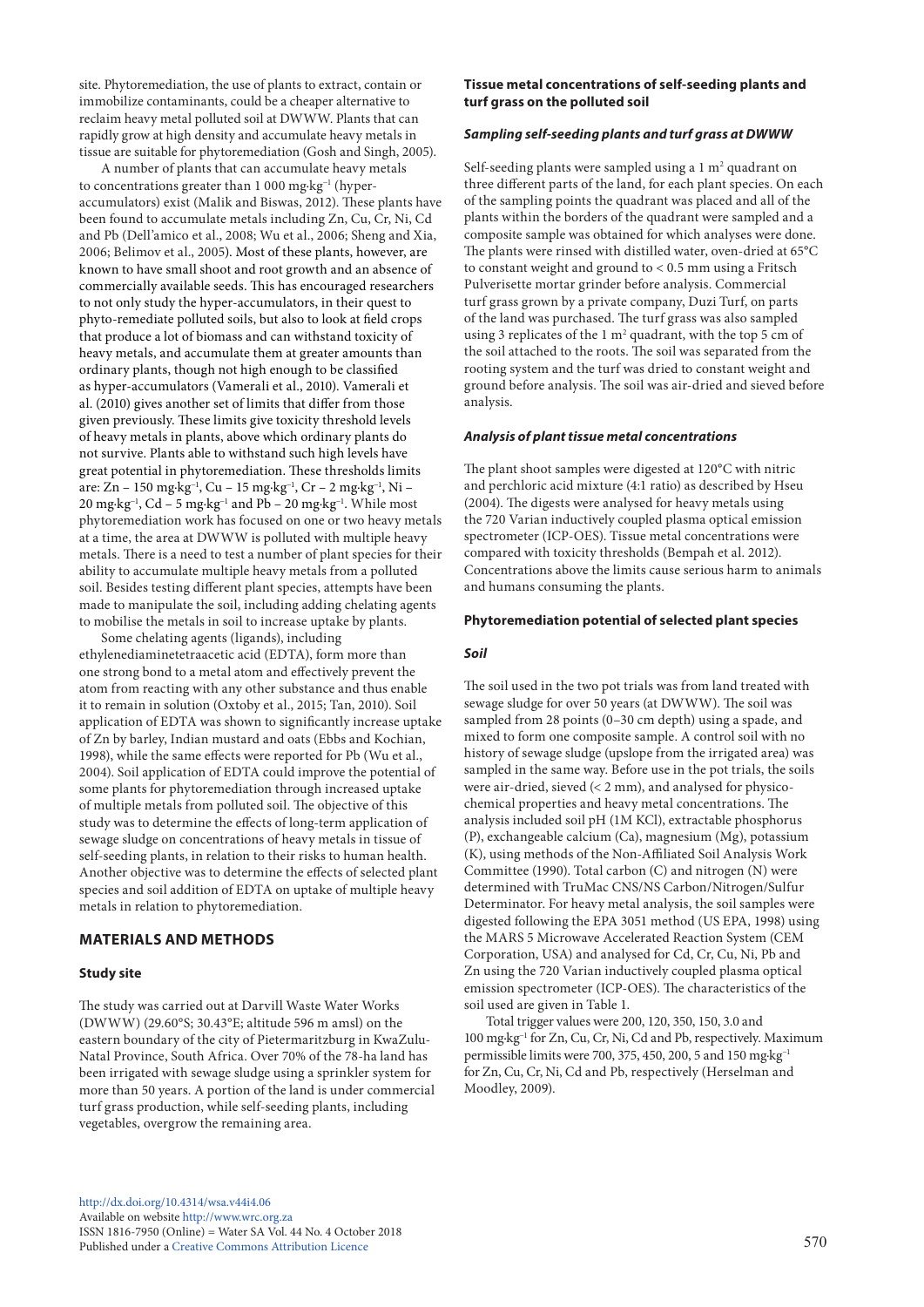| <b>TABLE 1</b><br>Selected properties of soils used in the study<br>(mean ± standard error) |                  |                 |  |  |
|---------------------------------------------------------------------------------------------|------------------|-----------------|--|--|
| <b>Polluted soil</b><br>Control soil<br>Parameter                                           |                  |                 |  |  |
| pH(KCl)                                                                                     | $5.9 \pm 0.09$   | $5.0 \pm 0.04$  |  |  |
| Total C $(\%)$                                                                              | $16.0 \pm 0.10$  | $2.2 \pm 0.21$  |  |  |
| Total N (%)                                                                                 | $1.1 \pm 0.18$   | $0.2 \pm 0.01$  |  |  |
| $P(mg \cdot kg^{-1})$                                                                       | $223.6 \pm 33.1$ | $10.1 \pm 2.07$ |  |  |
| $K (cmol(+) \cdot kg^{-1})$                                                                 | $2.0 \pm 0.28$   | $0.3 \pm 0.02$  |  |  |
| $Ca (cmol(+) \cdot kg^{-1})$                                                                | $29.2 \pm 2.43$  | $4.4 \pm 0.06$  |  |  |
| $Mg$ (cmol(+) $\cdot$ kg <sup>-1</sup> )                                                    | $5.6 \pm 1.40$   | $2.2 \pm 0.04$  |  |  |
| $\text{Zinc}(\text{Zn})$                                                                    | $792 \pm 45.4$   | $183 \pm 13.6$  |  |  |
| Copper (Cu)                                                                                 | $264 \pm 15.5$   | $20 \pm 1.1$    |  |  |
| Chromium Cr)                                                                                | $898 \pm 152.4$  | $38 \pm 5.2$    |  |  |
| Nickel (Ni)                                                                                 | $188 \pm 11.5$   | $63 \pm 10.0$   |  |  |
| Cadmium (Cd)                                                                                | $7.4 \pm 0.36$   | $1.9 \pm 1.25$  |  |  |
| Lead (Pb)                                                                                   | $221 \pm 36.2$   | $74 \pm 20.9$   |  |  |

## *Testing phytoremediation potential of selected plant species*

The pot experiment was conducted under glasshouse conditions at the University of KwaZulu-Natal (UKZN) in Pietermaritzburg. The experiment was laid out in a randomized complete block design with 5 plant species and 2 soil pollution levels (polluted and control), replicated 3 times. The plant species used were Indian mustard (*Brassica juncea*), lucerne (*Medicago sativa*), grazing vetch (*Vicia sativa*), rape (*Brassica napus*) and ryegrass (*Lolium perenne*). Pots with an inner diameter of 20 cm and height of 17 cm were filled with 3 kg of soil. Plant seeds were sown at optimum rates. Lucerne and vetch were sown at 25 kg·ha−1, mustard and rape at 6 kg·ha−1, and rye at 30 kg·ha−1.

Fertilizer was added to the control soil before planting, at recommended rates following a soil test, so that the plants could achieve optimum growth. The polluted soil had sufficient phosphorus (P) and potassium (K) for all the plants. Limestone ammonium nitrate was applied at 100 kg·ha−1 N for Indian mustard and rape, and at 160 kg·ha−1 N for ryegrass, for both the polluted soil and the control. No N was applied on lucerne and vetch. Phosphorus and potassium were applied on the control soil, at 200 kg·ha−1 P (single superphosphate) and 225 kg·ha−1 K (potassium sulphate) for mustard and rape, 45 kg·ha−1 P and 31 kg·ha−1 K for ryegrass and at 43 kg·ha−1 P and 175 kg·ha−1 K forlucerne and vetch. The locations of the pots in each block were rotated periodically to ensure uniform light intensity to all pots. Plants were watered with distilled water, to replenish water loss through evapotranspiration. Weeds were removed manually during the duration of the experiment.

After 6 weeks shoots were harvested by cutting with scissors at the soil surface. The plant shoots were cleaned immediately after harvesting by rinsing in distilled water. The shoots were oven dried at 70**°**C to constant weight to determine dry matter yield, and ground to < 2 mm before analysis for heavy metals with ICP-OES after microwave digestion.

## *Testing effects of soil addition of EDTA on phytoremediation potential of Indian mustard*

A follow-up pot experiment was conducted to determine the effect of addition of EDTA on heavy metal uptake and phytoremediation potential of Indian mustard. This plant was selected because it accumulated the greatest dry matter in the previous pot experiment. Indian mustard seeds were grown in 12 pots with 3 kg soil, without fertiliser addition. The plants were grown for 4 weeks in order to allow them to establish before addition of EDTA at 0, 3, 6 and 10 mmol**·**kg−1 of soil with each rate replicated 3 times. The plants were grown for a further 2 weeks before harvesting, drying, grinding and analysis of tissue Zn, Cu, Cr, Ni, Cd and Pb, as described for the first pot trial.

## **Statistical analysis and data handling**

A one-way analysis of variance (ANOVA) was carried out using Genstat 14th edition to determine the effects of type of selfseeding plant on shoot tissue heavy metal concentrations. A two-way ANOVA was conducted to determine the effects of soil pollution and plant type on tissue metal composition for the pot trial. Mean separation was done using the least significant difference (LSD) at  $p = 0.05$ . Means and standard errors were calculated for the metal concentration in tissue of turf grass and in associated soil. The means were then compared with maximum permissible limits for plants and soils.

# **RESULTS**

## **Heavy metal concentration in self-seeding plants and turf grass on polluted soil**

## *Self-seeding plants*

All the metals, except Cu, were above their maximum permissible limits in plants growing on land treated with sludge (Table 2). Metal concentrations were not significantly different among all plants, except Pb and Cd, which were different in tomato and *S. nigrum* for Pb as well as *Rumex* and *S. nigrum* for Cd, respectively. The highest concentrations of all the metals were in *Amaranthus* tissue with the exception of Cd. The lowest concentrations for Zn, Cu and Ni were in *S. nigrum*, and the lowest concentrations for Cr and Pb were in tomato. Tissue of *Amaranthus* sold at the market (harvested from study site) had 94.8, 33.5, 48.8, 100.6, 0.8 and 2.9 mg·kg<sup>-1</sup> of Zn Cu, Cr, Ni, Cd and Pb, which were all above their MPL except Cu.

| <b>TABLE 2</b><br>Mean concentrations of heavy metals in plants growing in<br>the study area |                                            |          |                      |          |           |           |
|----------------------------------------------------------------------------------------------|--------------------------------------------|----------|----------------------|----------|-----------|-----------|
| <b>Species</b>                                                                               | Metal concentration (mg·kg <sup>-1</sup> ) |          |                      |          |           |           |
| #MPL                                                                                         | Zn<br>60                                   | Cu<br>40 | $\mathsf{Cr}$<br>2.3 | Ni<br>30 | Cd<br>0.2 | Pb<br>0.3 |
| Rumex                                                                                        | 79.7                                       | 14.0     | 43.9                 | 96.4     | 0.7       | 2.2       |
| Amaranthus                                                                                   | 94.8                                       | 33.5     | 48.8                 | 100.6    | 0.8       | 2.9       |
| Tomato                                                                                       | 64.0                                       | 17.9     | 27.4                 | 98.8     | 1.2       | 0.8       |
| S. nigrum                                                                                    | 53.1                                       | 10.0     | 31.4                 | 85.5     | 1.4       | 3.2       |
| LSD<br>0.05                                                                                  | 61.0                                       | 22.4     | 22.4                 | 27.5     | 0.59      | 1.5       |

*#MPL = maximum permissible limit (Bempah et al., 2012; Vamerali et al., 2010 for Ni)*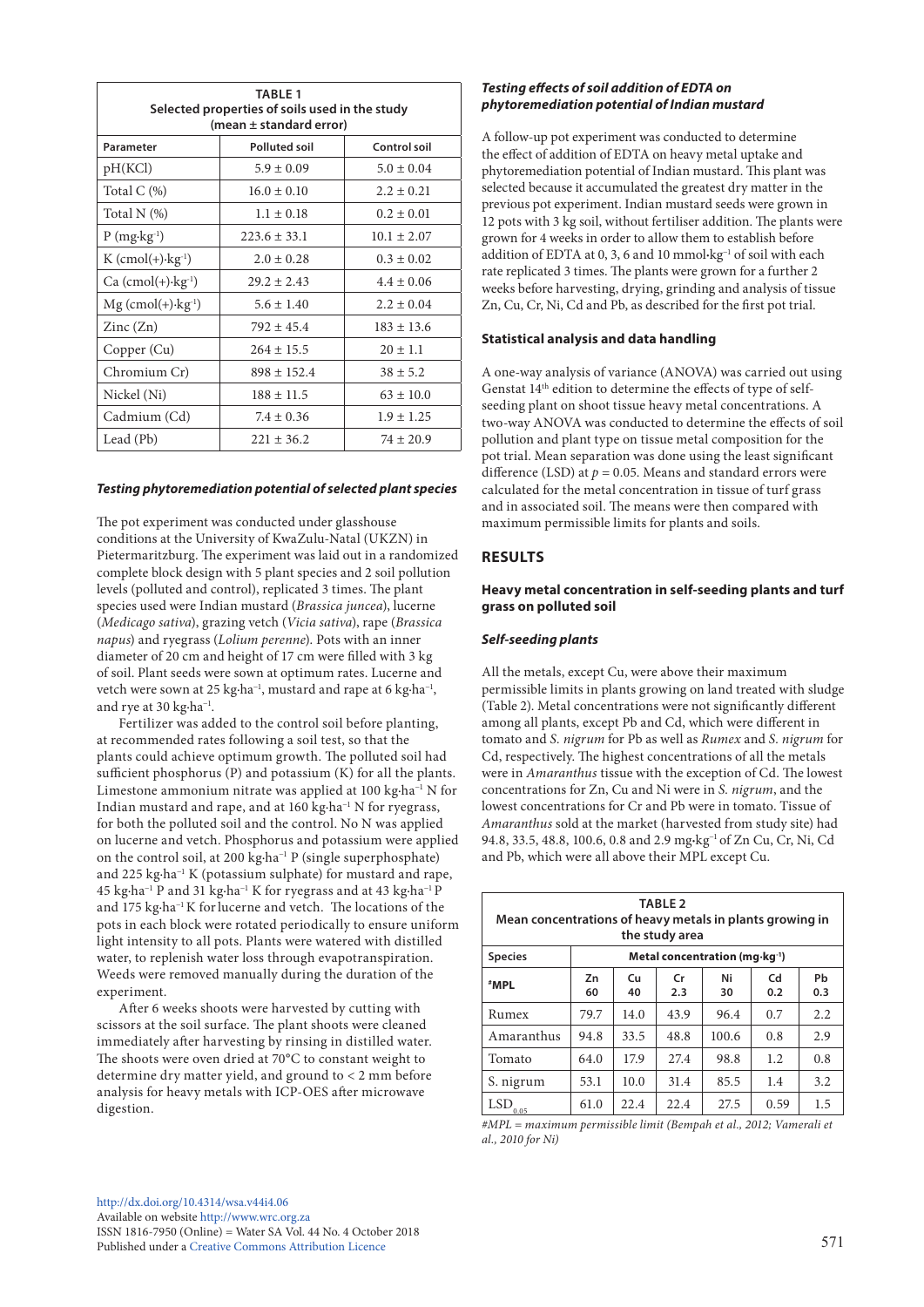| <b>TABLE 3</b><br>Heavy metal concentrations (mean $\pm$ standard error) in turf<br>grass and associated soil |                                         |      |                         |      |  |
|---------------------------------------------------------------------------------------------------------------|-----------------------------------------|------|-------------------------|------|--|
| Metal                                                                                                         | Concentration (mg $\cdot$ kg $\cdot$ 1) |      |                         |      |  |
|                                                                                                               | <b>Turf tissue</b>                      | *MPL | Root-associated<br>soil | #MPL |  |
| Zn                                                                                                            | $414.7 \pm 12.6$                        | 150  | $470.3 \pm 31.1$        | 700  |  |
| Cu                                                                                                            | $66.5 \pm 8.5$                          | 40   | $87.4 \pm 4.5$          | 375  |  |
| Cr                                                                                                            | $403.7 \pm 31.5$                        | 2    | $563.1 \pm 51.7$        | 450  |  |
| Ni                                                                                                            | $197.3 \pm 22.7$                        | 15   | $105.1 \pm 6.12$        | 200  |  |
| C <sub>d</sub>                                                                                                | $2.0 \pm 0.7$                           | 5    | $4.9 \pm 0.5$           | 5    |  |
| Pb                                                                                                            | $20.7 \pm 2.1$                          | 10   | $68.5 \pm 19.2$         | 150  |  |

*\*Vamerali et al., 2010; #Herselman and Moodley, 2009*

#### *Turf grass and soil associated with roots*

Concentration of Cr, Cu, Ni, Pb and Zn in the turf grass tissue was higher than their respective MPL (Table 3). Cr and Ni were the most highly concentrated, with Ni 13 times its MPL and Cr 200 times its MPL. The concentration of Cd was well below the limit. Concentration of Cr on soils associated with roots of turf grass was higher than the MPL (Table 3). Concentrations of Cu, Ni, Zn and Pb in the root-associated soil were lower than the MPL.



## *Figure 2*

*Tissue Zn (a) and Cu (b) concentrations of plants grown on soil after long-term application of sewage sludge. The error bar represents least significant difference at* p *< 0.05. Toxicity threshold; 150 and 15 mg·kg*<sup>−</sup>*<sup>1</sup> for Zn and Cu, respectively (Vamerali et al., 2010).*

#### [http://dx.doi.org/10.4314/wsa.v44i4.0](http://dx.doi.org/10.4314/wsa.v44i4.06)6 Available on website <http://www.wrc.org.za> ISSN 1816-7950 (Online) = Water SA Vol. 44 No. 4 October 2018 Published under a [Creative Commons Attribution Licence](https://creativecommons.org/licenses/by/4.0/) 572



*Figure 1*

*Shoot dry matter of plants grown on soil after long-term application of sewage sludge. The error bar represents least significant difference at* p *< 0.05*

## **Phytoremediation potential of selected plants grown on polluted soil and effects of EDTA**

#### *Dry matter and metal concentrations of selected plants*

Mustard and rape had higher dry matter on the polluted soil than the control, while there were no differences for the other plants (Fig. 1). Mustard and rape had higher dry matter than all the other plants on both polluted and control soils (Fig. 1).





#### *Figure 3*

*Tissue Cr (a) and Ni (b) concentrations of plants grown on soil after long-term application of sewage sludge. The error bar represents least significant difference at* p *< 0.05. Toxicity threshold; 2 and 20 mg·kg*<sup>−</sup>*<sup>1</sup> for Cr and Ni, respectively (Vamerali et al., 2010).*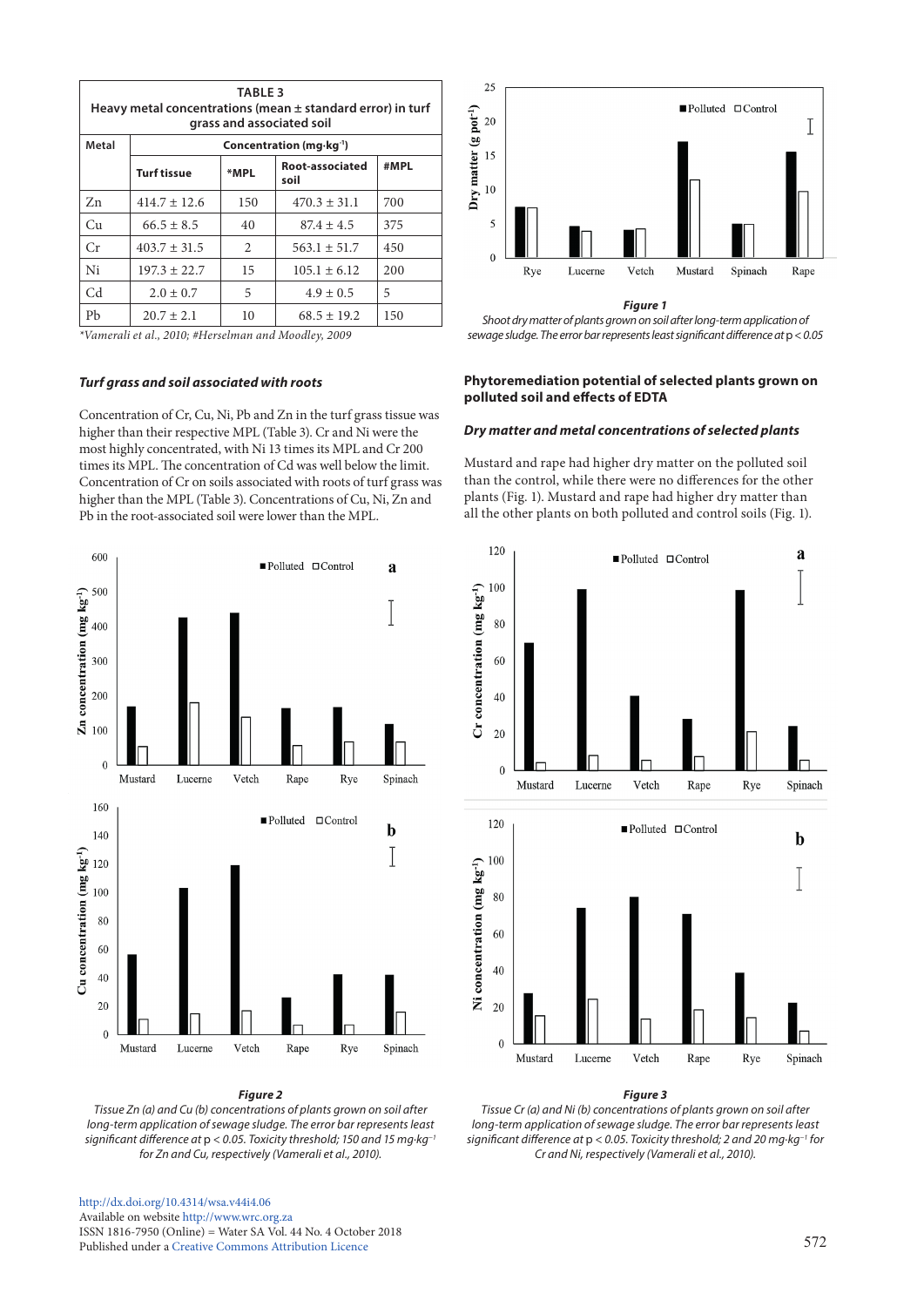Concentrations of both Zn and Cu (Figs 2a and b) were higher in the plants grown in the contaminated soil compared to the control. Lucerne and vetch had the highest concentration of both Zn and Cu for both soils.

Cr and Ni (Fig. 3) were higher in the plants grown in the contaminated soils than in the control. Cr concentrations were above the limit in all plants grown on both soils. Ni was also above the limit in the polluted soil for all plants. Lucerne, vetch and rape had the highest Ni concentration (Fig. 3b).

Rape and mustard had the highest Cd concentration (Fig. 4a). The plants grown in the control soil had lower concentrations of Cd with respect to the limit. Pb concentration was highest in vetch and rye (Fig. 4b). Tissue Pb concentrations were below the threshold for all the plants on the control soil.

### *Dry matter and tissue metal concentrations of Indian mustard grown with EDTA*

Mustard dry matter yield declined when EDTA was added to the soil, relative to the control soil (Table 4). There was no significant difference in dry matter between the 3 and 6 mmol**·**kg−1 treatments. The 10 mmol·kg−1 EDTA concentration resulted in death of the plants. Tissue concentrations of Pb, Cd and Zn increased and Cr decreased with increase in EDTA application rate (Table 4). Tissue Cu at 3 mmol·kg<sup>-1</sup> EDTA was higher than the control, while Ni did not respond to EDTA application.

## **DISCUSSION**

The high soil concentrations of the metals (Table 1) explain their extremely high tissue concentrations, except Cu, in all the plants sampled from the site. The elevated levels of heavy metals in soils is a result of long-term application of sewage sludge, an assertion which is supported by several other researchers (Madyiwa et al., 2004; Mapanda et al., 2005; Katanda et al., 2007; Bergkvistet al., 2003). A survey done by Snyman et al. (2004) showed that 61% and 44% of sludges surveyed in South Africa exceeded the limits for Ni and Zn, with 35% exceeding the limits for at least two metals. The lower soil Cu than the MPL explains the tissue levels for Cu that were lower than the toxicity threshold. While Ni concentrations in the soil approached the MPL, the tissue composition of the plants growing on the site exceeded the toxicity threshold for Ni. The high metal concentrations were bioavailable at the relatively low soil pH (5.9), resulting in greater uptake by plants (Wuana and Okieman, 2012). The extremely high tissue Zn, Cr, Ni, Cd and Pb in all four plants growing on the site present a major health risk to people consuming these vegetables. Indigenous vegetables are popular with local communities and their consumption is being encouraged in South Africa due to their high nutritive value, including protein, minerals and vitamins (Mnkeni et al., 2007). Consumption of indigenous vegetables with extremely high levels of heavy metals from DWWW therefore poses health risks.

*Amaranthus* poses the greatest risk for the introduction of these metals to the food chain as it has the highest demand (as indicated by its sale at the market) and it is the most consumed plant by local communities. For example, the elevated concentrations of Cd in the edible parts of *S. nigrum* and *Amaranthus* could result in its accumulation in the kidney and liver resulting in hypertension and cardiovascular diseases, causing renal damage and osteoporosis in humans (Jarup et al., 1998). While the accumulation of the heavy metals in *Amaranthus*, *Rumex*, *S. nigrum* and tomato may pose a risk to human and animal health, these plants may have potential to



*Figure 4*

*Tissue Cd (a) and Pb (b) concentrations of plants grown on soil after long-term application of sewage sludge. The error bar represents least significant difference at* p *< 0.05. Toxicity threshold; 2 and 20 mg·kg*<sup>−</sup>*<sup>1</sup> for Cd and Pb, respectively (Vamerali et al., 2010)*

| <b>TABLE 4</b><br>Dry matter and shoot tissue metal concentrations of<br>mustard grown on polluted soil amended with increasing<br>concentrations of EDTA |                                            |       |       |            |                |  |
|-----------------------------------------------------------------------------------------------------------------------------------------------------------|--------------------------------------------|-------|-------|------------|----------------|--|
| Parameter                                                                                                                                                 | <b>EDTA</b> concentration<br>$(mmol·kg-1)$ |       |       | <b>LSD</b> | Limit#         |  |
|                                                                                                                                                           | 0.0                                        | 3.0   | 6.0   |            |                |  |
| Dry matter (g.pot <sup>-1</sup> )                                                                                                                         | 17.0                                       | 11.2  | 10.6  | 4.9        |                |  |
| Zinc (mg $\cdot$ kg $^{-1}$ )                                                                                                                             | 169.1                                      | 490.6 | 781.6 | 20.7       | 150            |  |
| Copper $(mg \cdot kg^{-1})$                                                                                                                               | 56.4                                       | 138.7 | 87.8  | 76.3       | 15             |  |
| Chromium ( $mg \cdot kg^{-1}$ )                                                                                                                           | 69.8                                       | 46.3  | 25.6  | 35.9       | $\mathfrak{D}$ |  |
| Nickel $(mg \cdot kg^{-1})$                                                                                                                               | 27.7                                       | 31.2  | 47.1  | 20.0       | 20             |  |
| Cadmium ( $mg \cdot kg^{-1}$ )                                                                                                                            | 9.0                                        | 102.6 | 172.0 | 68.3       | $\mathfrak{D}$ |  |
| Lead $(mg \cdot kg^{-1})$                                                                                                                                 | 43.7                                       | 285.9 | 745.3 | 67.0       | 20             |  |

*#Vamerali et al. (2010)* 

remediate the pollution. Deliberate efforts could be made to grow these plants for high biomass production to maximise uptake of the metals. The pot experiment showed that tissue metal concentrations were all above the toxicity thresholds.

The high metal concentrations in the polluted soil, which were readily available at pH 5.9, explain the higher tissue metal concentrations in all the plants than for the control. The higher tissue Cd concentration in mustard and rape than in the other plants could be explained by high soil concentrations and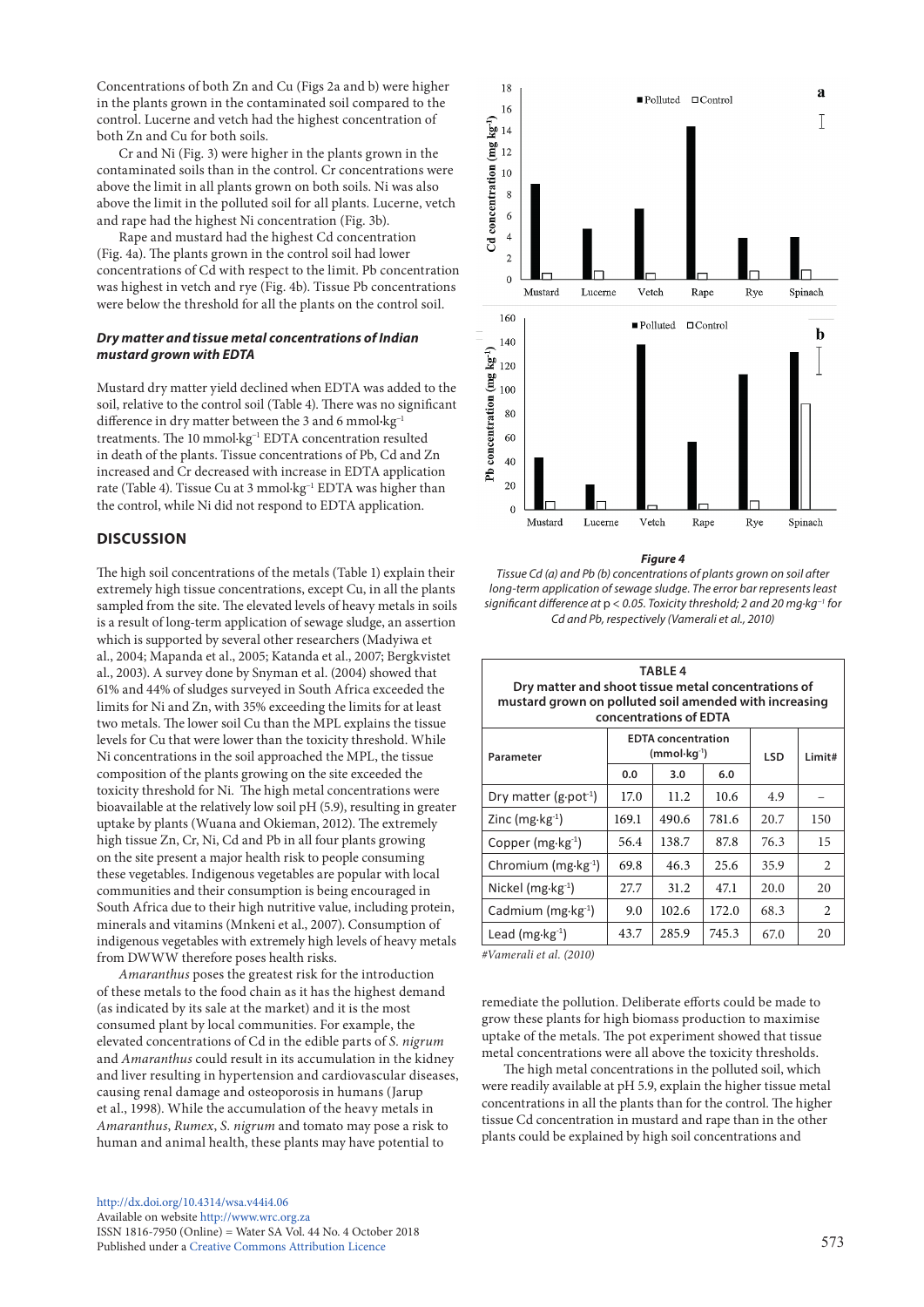preferential uptake by plants of the Brassicaceae family. The Brassicaceae family is well known for accumulating a wide range of heavy metals especially Cd and Zn (Babula et al., 2012). Although all the metals occurred at high concentrations in the soil, the highest tissue concentrations of Zn, Cu and Ni occurred in grazing vetch and lucerne (legumes), of Cr in lucerne and ryegrass, and of Pb in grazing vetch and ryegrass. These results indicated that no single plant could accumulate all the metals at the highest tissue concentrations. However, tissue metal concentrations did not follow the same trend as dry matter yield, where mustard and rape (Brasiccas) accumulated the greatest and legumes (lucerne and grazing vetch) had the least.

Based on dry matter, Zn uptake was 2 871, 2 545, 1 776, 1 956 and 830 µg·pot−1 for mustard, rape, vetch, lucerne and ryegrass, respectively. Copper uptake was 958 for mustard, while those of the other plants were < 500 µg·pot−1. In mustard and rape Cd uptake levels were 153 and 223 µg·pot<sup>-1</sup>, respectively, with < 30 µg·pot−1 for all other plants.Lead uptake levels were 742 and 875 µg·pot−1for mustard and rape, with < 600 µg·pot−1 for all other plants. While all other plants took up < 500 µg·pot−1 Ni, rape had 1 096 µg·pot−1 Ni. Based on the uptake (product of dry matter and tissue composition), mustard and rape (Brasiccas) took up the highest levels of all metals than the other plants. However, mustard took up more Zn, Cu and Cr and less Ni, Cd and Pb than rape. The high uptake of all the metals by at least one Brassica (mustard or rape), indicates that these plants have the highest potential for phytoremediation. For effective remediation of the Darvill site, these two plants could be grown as bicultures (mixtures). The high biomass accumulation of these plants in a mixture could further increase their effectiveness. However, using these plants presents major risks as they are edible vegetables, and, if consumed, could cause serious health risks. The site needs to be effectively secured if this approach is used. Besides crop mixtures the addition of EDTA could significantly increase the accumulation of the metal by individual plants.

While addition of EDTA at 3 and 6 mmol·kg<sup>-1</sup> decreased dry matter by 34 and 38%, respectively, these rates increased tissue Zn, Cu, Cd and Pb composition more than for any other plant tested without EDTA addition. The increases of tissue Zn, Pb, and Cd concentration with increase in EDTA concentration were in agreement with Ebbs and Kochian (1998), Wu et al. (2004), Marques et al. (2009) and Farid et al. (2013) for plants including barley, Indian mustard, oats, and *S. nigrum*. Chelating agents like EDTA have been demonstrated to improve the uptake of metals like Pb, Cd and Zn, and at certain levels of concentration these can greatly affect the growth of plants (Ghani, 2010).

The lack of response of Ni and decrease of Cr in tissue could be explained by poor translocation of the complexes from the roots to the shoots. Chen and Cutright (2001) reported higher Cr in the root tissue than the shoots of sunflower (*Heliantus annuus*), when EDTA was used. The decline in dry matter with EDTA addition could be because of osmotic effects and metal toxicity, causing disruptions in the normal functioning of enzymes in plants (Cheng, 2003). Although dry matter decreased, 3 mmol**·**kg−1 EDTA increased uptake of Zn, Cu, Cd and Pb by mustard by 1.9, 1.6, 7.5 and 4.3 times, respectively. The respective increases at 6 mmol·kg−1 EDTA, were 2.8, 1, 11.9 and 10.6 times. The extremely high tissue content increases the effectiveness of remediation. However, if this vegetable is consumed, it poses serious health risks. The success of indigenous and exotic vegetables and pasture plants for phytoremediation, therefore, depends on securing the site from local communities who could harvest

and consume the vegetables, or graze their animals. Plants that are not edible, and have other value, like turf-grass, could be ideal. Turf grass has the greatest potential of all the plants growing on the study site.

The higher concentration of all heavy metals in turf grass suggests that turf grass has greater potential for removal of heavy metals from the site. Turf grass was able to accumulate a number of the heavy metals (Cr, Cu, Ni, Pb and Zn) to far above the normal toxicity threshold (Bempah et al., 2012; Vamerali et al., 2010), and this result was in agreement with Onder et al. (2007) and Qu et al. (2003). Tissue Cr, Cu, Ni, Pb and Zn were 211, 1.5, 11, 2 and 3 times the toxicity threshold limit, respectively. Except for Cr, all metals were lower than the MPL in the soil associated with the root system, further indicating the remediating effects of turf grass. The fast growth and strong regeneration capacity of turf grass, allowing it to be mowed many times annually, makes it highly suitable for phytoremediation. However, the sale of turf-grass for instant lawn, could transfer large quantities of metals to residential areas, golf courses and other sites as part of the tissue and soil associated with the root system. The level of pollution off-site may largely depend on the size of the land and the frequency of replacement of the lawn. Small properties receiving turf grass on a yearly basis would be in greater risk of accumulating these metals than sport fields or recreation grounds with large areas.

# **CONCLUSION**

Long-term application of sewage sludge increased tissue Cr, Zn, Ni, Cd, Pb concentration of self-seeding vegetable plants to levels higher than the toxicity limits, posing health risks to local communities who consume the plants. While there were variations in dry matter and tissue metal composition of plants tested for phytoremediation, either Indian mustard and/or rape had the greatest uptake of each of the metals studied. Although addition of EDTA reduced dry matter of mustard, it increased heavy metal uptake by up to 12 times, depending on the metal and the concentration of EDTA. The high concentrations of the metals could pose a health risk if the vegetables are consumed, and security structures need to be established to limit access. Phytoremediation of the site could be better achieved with bicultures of Indian mustard and rape, and this practice needs to be tested under field conditions. Turf-grass tissue had between 2 and 211 times the toxicity threshold limit for the different heavy metals. The sale of turf-grass as instant lawn transfers large quantities of metals in plant tissue and on soil associated with the roots, posing a risk to human health. There is a need for deliberate efforts to increase biomass production of the indigenous vegetables growing at the site to contribute to phytoremediation. Frequent mowing of the turf grass could have significant rehabilitation effects, and needs to be tested. While EDTA application improves heavy metal uptake through increased mobility and bioavailability, the practice could also result in leaching of the metals and therefore needs to be studied under field conditions.

# **ACKNOWLEDGEMENT**

The National Research Foundation (NRF) funded the research through a rated researcher incentive (GUN95948) and an MSc bursary for the first author.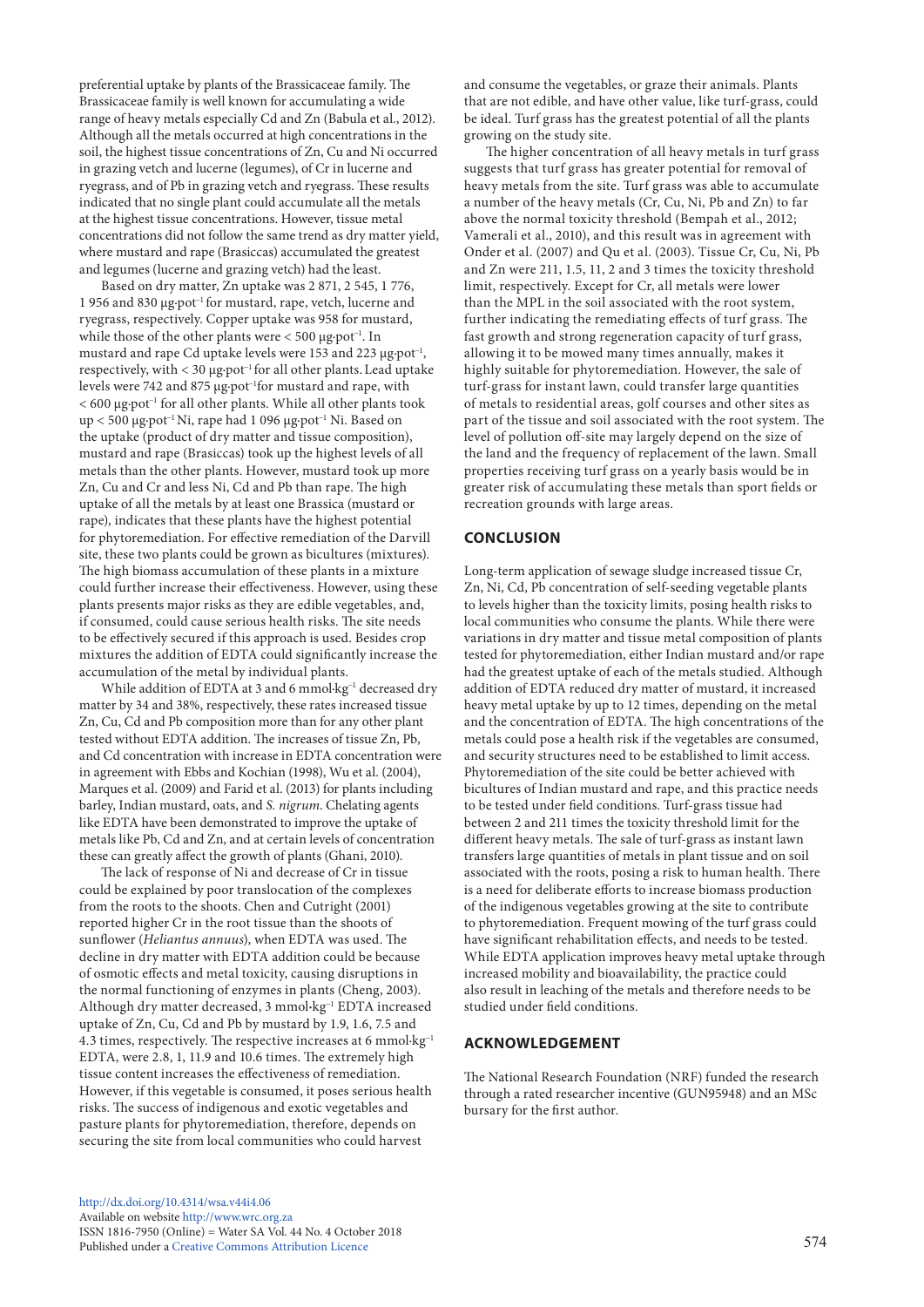## **REFERENCES**

- BABULA P, ADAM V, HAVEL L and KIZEK R (2012) Cadmium accumulation by plants of Brassicaceae family and its connection with their primary and secondary metabolism**.** In: Anjum NA, Ahmad I, Pereira ME, Duarte AC, Umar S, Khan NA (eds) *The Plant Family Brassicaceae: Contribution Towards Phytoremediation. Environmental Pollution 21*. 71–97. [https://doi.](https://doi.org/10.1007/978-94-007-3913-0_3) [org/10.1007/978-94-007-3913-0\\_3](https://doi.org/10.1007/978-94-007-3913-0_3)
- BARAZANI O, SATHIYAMOORTHY P, MANANDHAR U, VULKAN R and GOLAN-GOLDHIRSH A (2004) Heavy metal accumulation by *Nicotiana glauca* Graham in a solid waste disposal site. *Chemosphere* **54** (7) 867–872. [https://doi.org/10.1016/j.](https://doi.org/10.1016/j.chemosphere.2003.10.005) [chemosphere.2003.10.005](https://doi.org/10.1016/j.chemosphere.2003.10.005)
- BELIMOV AA, HONTZEAS N, SAFRONOVA VI, DEMCHINSKAYA S V, PILUZZA G, BULLITTA S and GLICK BR (2005) Cadmiumtolerant plant growth-promoting bacteria associated with the roots of Indian mustard (*Brassica juncea* L. Czern.). *Soil Biol. Biochem.* **37** (2) 241–250. <https://doi.org/10.1016/j.soilbio.2004.07.033>
- BEMPAH CK, BOATENG J, ASOMANING J and ASABERE SB (2012) Heavy metals contamination in herbal plants from some Ghanaian markets. *J Microbiol. Biotechnol. Food Sci.* **2** (3) 886–896.
- BERGKVIST P, JARVIS N, BERGGREN D and CARLGREN K (2003) Long-term effects of sewage sludge applications on soil properties, cadmium availability and distribution in arable soil. *Agric Ecosyst. Environ.* **97** (1) 167–179. [https://doi.org/10.1016/](https://doi.org/10.1016/S0167-8809(03)00121-X) [S0167-8809\(03\)00121-X.](https://doi.org/10.1016/S0167-8809(03)00121-X)
- CHEN H and CUTRIGHT T (2001) EDTA and HEDTA effects on Cd, Cr, and Ni uptake by *Helianthus annuus*. *Chemosphere* **45** (1) 21–28. [https://doi.org/10.1016/S0045-6535\(01\)00031-5](https://doi.org/10.1016/S0045-6535(01)00031-5)
- CODEX ALIMENTARIUS COMMISSION (1991) Joint FAO/WHO Food Standards Program, Nineteenth Session, 1–10 July 1991, Rome.
- DELL'AMICO E, CAVALCA L and ANDREONI V (2008) Improvement of Brassica napus growth under cadmium stress by cadmium-resistant rhizobacteria. *Soil Biol. Biochem.* **40** (1) 74–84. <https://doi.org/10.1016/j.soilbio.2007.06.024>
- EBBS SD and KOCHIAN LV (1998) Phytoextraction of zinc by oat (*Avena sativa*), barley (*Hordeum vulgare*), and Indian mustard (*Brassica juncea*). *Environ. Sci. Technol.* **32** (6) 802–806. [https://doi.](https://doi.org/10.1021/es970698p) [org/10.1021/es970698p](https://doi.org/10.1021/es970698p)
- FARID M, SHAKOOR MB, EHSAN S, ALI S, ZUBAIR M and HANIF M (2013) Morphological, physiological and biochemical responses of different plant species to Cd stress. *Int. J. Chem. Biochem. Sci.* **3** 53–60.
- GHANI A (2010) Toxic effects of heavy metals on plant growth and metal accumulation in maize (*Zea mays* L.). *Iranian Journal of Toxicology* **4** (3) 325–334.
- GHOSH M and SINGH S (2005) A review on phytoremediation of heavy metals and utilization of it's by products. *Asian J. Energ. Environ.* **6** (4) 18.
- HERSELMAN JE and MOODLEY P (2009) Guidelines for the utilisation and disposal of wastewater sludge: Volume 4 of 5: Requirements for the beneficial use of sludge at high loading rates. WRC Report No. TT 350/09. Water Research Commission, Pretoria.
- HSEU ZY (2004) Evaluating heavy metal contents in nine composts using four digestion methods. *Bioresour. Technol.* **95** (1) 53–59. <https://doi.org/10.1016/j.biortech.2004.02.008>
- JARUP L, BERGLUND M, ELINDER CG, NORDBERG G and VANTER M (1998) Health effects of cadmium exposure–a review of the literature and a risk estimate. *Scand. J. Work Environ. Health* **24** (1) 1–51.
- JOINT FAO/WHO EXPERT COMMITTEE ON FOOD ADDITIVES (1999) Toxicological evaluation of certain food additives. ILSI Press International Life Sciences Institute, Geneva.
- KATANDA Y, MUSHONGA C, BANGANAYI F and NYAMANGARA J (2007) Effects of heavy metals contained in soil irrigated with a mixture of sewage sludge and effluent for thirty years on soil microbial biomass and plant growth. *Phys. Chemistry Earth Parts A/B/C* **32** (15) 1185–1194.<https://doi.org/10.1016/j.pce.2007.07.016>
- KORBOULEWSKY N, DUPOUYET S and BONIN G (2002) Environmental risks of applying sewage sludge compost to vineyards. *J. Environ. Qual.* **31** (5) 1522–1527. [https://doi.](https://doi.org/10.2134/jeq2002.1522) [org/10.2134/jeq2002.1522](https://doi.org/10.2134/jeq2002.1522)
- LONE MI, HE ZL, STOFFELLA PJ and YANG XE (2008)

Phytoremediation of heavy metal polluted soils and water: progresses and perspectives. *J. Zhejiang Univ. Sci. B* **9** (3) 210–220. <https://doi.org/10.1631/jzus.B0710633>

- MADYIWA S, CHIMBARI MJ and SCHUTTE F (2004) Lead and cadmium interactions in Cynodon nlemfuensis and sandy soil subjected to treated wastewater application under greenhouse conditions. *Phys. Chem. Earth Parts A/B/C* **29** (15) 1043–1048. <https://doi.org/10.1016/j.pce.2004.08.006>
- MALEKI A and ZARASVAND MA (2008) Heavy metals in selected edible vegetables and estimation of their daily intake in Sanandaj, Iran. *Southeast Asian J. Trop. Med. Public Health* **39** (2) 335–40.
- MALIK N and BISWAS AK (2012) Role of higher plants in remediation of metal contaminated sites. *Sci. Rev. Chem. Comm.* **2** (2) 141–147.
- MAPANDA F, MANGWAYANA E, NYAMANGARA J and GILLER K (2005) The effect of long-term irrigation using wastewater on heavy metal contents of soils under vegetables in Harare, Zimbabwe. *Agric. Ecosyst. Environ.* **107** (2) 151–165. [https://doi.org/10.1016/j.](https://doi.org/10.1016/j.agee.2004.11.005) [agee.2004.11.005](https://doi.org/10.1016/j.agee.2004.11.005)
- MARQUES AP, MOREIRA H, RANGEL AO and CASTRO PM (2009) Arsenic, lead and nickel accumulation in Rubus ulmifolius growing in contaminated soil in Portugal. *J. Hazardous Mater.* **165** (1) 174–179.<https://doi.org/10.1016/j.jhazmat.2008.09.102>
- MDLAMBUZI T (2014) Long-term effects of sewage sludge application on heavy metal distribution in a loam soil and indigenous vegetables. MSc thesis, University of KwaZulu Natal*.*
- MNKENI AP, MASIKA P and MAPHAHA M (2007) Nutritional quality of vegetable and seed from different accessions of *Amaranthus* in South Africa. *Water SA* **33** (3) 377–380.

ONDER S, DURSUN S, GEZGIN S and DEMIRBAS A (2007) Determination of heavy metal pollution in grass and soil of city centre green areas (Konya, Turkey). *Pol. J. Environ. Stud.* **16** (1) 145–154.

- OXTOBY DW, GILLIS HP and BUTLER LJ (2015) *Principles of Modern Chemistry*. Cengage Learning, Belmont.
- QU R, LI D, DU R and QU R (2003) Lead uptake by roots of four turfgrass species in hydroponic cultures. *HortScience* **38** (4) 623–626.
- RAHMAN MM, AZIRUN SM and BOYCE AN (2013) Enhanced accumulation of copper and lead in amaranth (*Amaranthus paniculatus*), Indian mustard (*Brassica Juncea*) and sunflower (*Helianthus annuus*). *PLoS ONE* **8** (5). [https://doi.org/10.1371/](https://doi.org/10.1371/journal.pone.0062941) [journal.pone.0062941](https://doi.org/10.1371/journal.pone.0062941)
- SHENG XF and XIA JJ (2006) Improvement of rape (Brassica napus) plant growth and cadmium uptake by cadmium-resistant bacteria. *Chemosphere* **64** (6) 1036–1042. [https://doi.org/10.1016/j.](https://doi.org/10.1016/j.chemosphere.2006.01.051) [chemosphere.2006.01.051](https://doi.org/10.1016/j.chemosphere.2006.01.051)
- SNYMAN HG, HERSELMAN JE and KASSELMAN G (2004) A metal content survey of South African sewage sludge and an evaluation of analytical methods for their determination in sludge. WRC Report No. 1283/1/04. Water Research Commission, Pretoria.
- SYBHASHINI V and SWAMY A (2013) Phytoremediation of cadmium and chromium from contaminated soils using *Physalis minima* Linn. *Am. Int. J. Res. Formal Appl. Nat. Sci.* **3** (1) 13–260.
- TAN KH (2010) *Principles of Soil Chemistry*. CRC Press, Boca Raton. TANGAHU BV, SHEIKH ABDULLAH SR, BASRI H, IDRIS M, ANUAR N and MUKHLISIN M (2011) A review on heavy metals (As, Pb, and Hg) uptake by plants through phytoremediation. *Int. J. Chem. Eng.* **2011** 1–31. <https://doi.org/10.1155/2011/939161>
- THE NON-AFFILIATED SOIL ANALYSIS WORK COMMITTEE (1990) Handbook of standard soil testing methods for advisory purposes. Soil Science Society of South Africa, Pretoria.
- US EPA METHOD 3051A (1998) Microwave assisted acid digestion of sediments, sludge's, soils, and oils. *Test Methods for Evaluating Solid Waste* 1–30.
- VAMERALI T, BANDIERA M and MOSCA G (2010) Field crops for phytoremediation of metal-contaminated land. A review. *Environ. Chem. Lett.* **8** (1) 1–17.<https://doi.org/10.1007/s10311-009-0268-0>
- WILLIAMS DR and BROWN JD (2011) Living soil and sustainability education: Linking pedagogy and pedology. *J. Sustainability Educ.* **2** 1–18.
- WU L, LUO Y, XING X and CHRISTIE P (2004) EDTA-enhanced phytoremediation of heavy metal contaminated soil with Indian mustard and associated potential leaching risk. *Agric. Ecosyst. Environ.* **102** (3) 307–318. <https://doi.org/10.1016/j.agee.2003.09.002>

[http://dx.doi.org/10.4314/wsa.v44i4.](http://dx.doi.org/10.4314/wsa.v44i4.06)06 Available on website<http://www.wrc.org.za> ISSN 1816-7950 (Online) = Water SA Vol. 44 No. 4 October 2018 Published under a [Creative Commons Attribution Licence](https://creativecommons.org/licenses/by/4.0/) 575